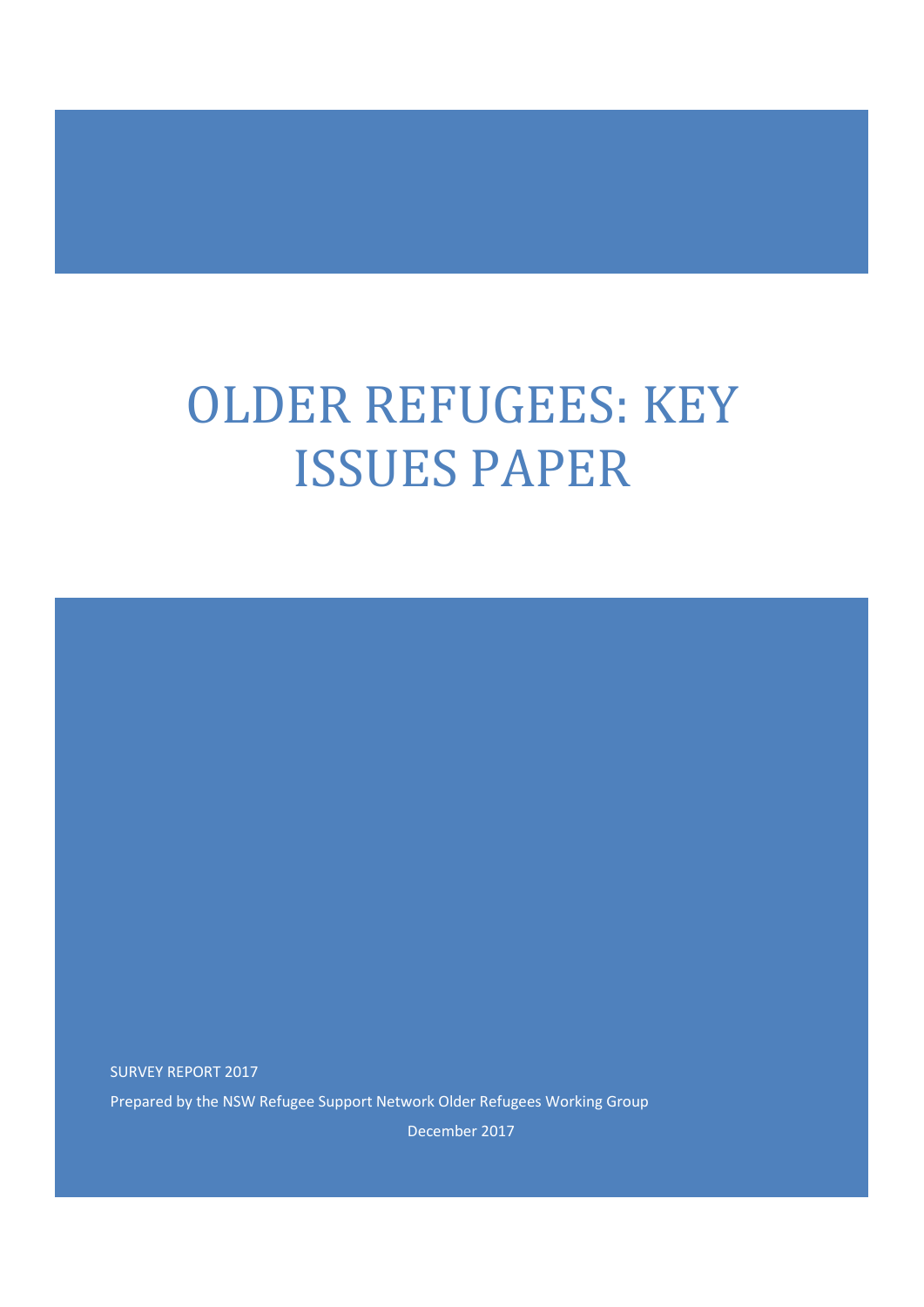## **Key Issues for Newly Arrived Older Refugees January 2018**

## **Executive Summary**

Until recently it was rare to see people aged 65 and older arriving as part of Australia's Refugee and Humanitarian Program. This has changed and with the change come challenges for service providers not used to working with this vulnerable group.

Newly arrived older refugees have particular needs: they may require health interventions or mobility aids on arrival, they are likely to have little or no English and no understanding of the options available to them or their carers and they have a finite period of access to settlement services before having to negotiate mainstream services unaided.

This paper describes some of the practical and policy challenges presented by this cohort, informed by a survey of community services working with refugees who arrived in Australia when they are elderly as opposed to refugees who have aged in Australia.

Prepared by the Older Refugee Working Group of the NSW Refugee Support Network (RSN), the paper uses survey results to demonstrate that newly arrived older refugees have a range of specific needs that are as yet unmet. In summary, the paper recommends that:

- i. further and more detailed research into the needs of older refugees to inform the implementation of its Ageing Strategy;
- iii. inclusion of the unique and specific needs of the growing cohort of newly-arrived older refugees in the NSW Government's discussions with the Commonwealth Government in areas such as aged care, settlement support and health;
- iv. training be provided for mainstream and specialist service providers in working with older people from refugee backgrounds;
- v. specially targeted resources be developed to help older refugees and their families understand and negotiate the aged care system;
- v. local government outreach to communities of newly arrived refugees;
- vi. older refugees with age-related needs be fast-tracked into services to ensure safety soon after arrival.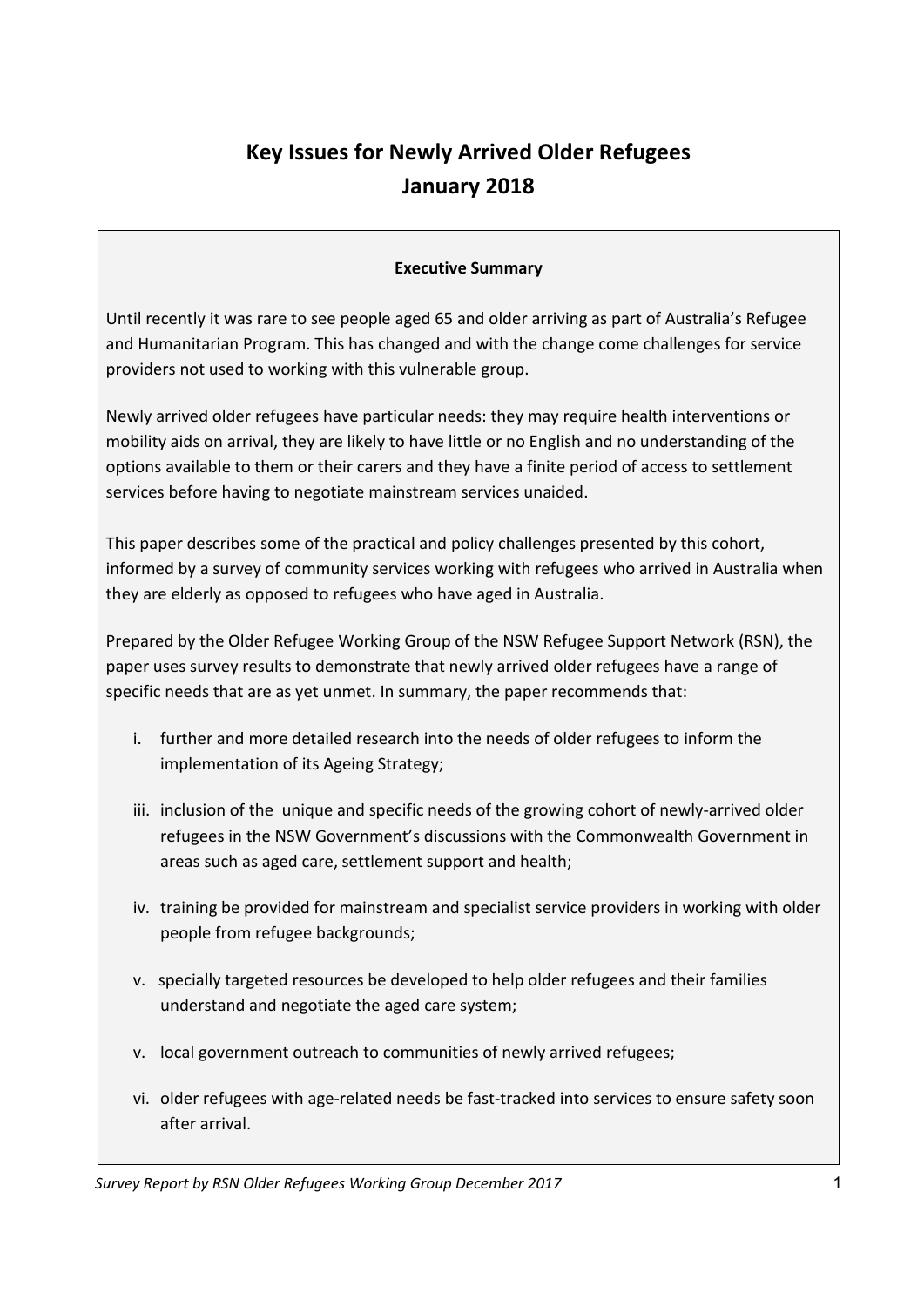## **1. Background**

Recognising an increase in the number of refugees aged 65 and over arriving in NSW and mindful of feedback from service providers about the specificity of their needs, the NSW Refugee Support Network $1$ established a working group to focus on the issue.

One of the first tasks of the Working Group was to conduct preliminary research to capture the issues being identified by service providers. This purpose of this paper is to report on the survey findings and place it in the context of current trends in Australia's Refugee and Special Humanitarian Program and the responses required by Commonwealth and State Government and service providers.

## **2. The New Cohort of Older Refugees**

Prior to The Commonwealth Government amending its stringent health requirements for Humanitarian entrants in July 2012, the vast majority of refugees who resettled in Australia were under 45 years of age. The much welcomed changes allowed families to stay together but they also resulted in a significant increase in the number of older refugee arrivals, as well as refugees with health issues and disabilities. The Department of Social Services' Settlement database shows a doubling of arrivals aged 65 and over from 2008 to 2016, and a two thirds increase in the number of 55-64 years arrivals for the same period.

In 2016-17 there was an even greater increase in the numbers of older arrivals as a result of the decision to resettle additional refugees from Iraq and Syria. 548 refugees aged 65 and over arrived in NSW in 2016-17 compared with 162 in 2015-16. $^{2}$ 

Settlement service delivery has traditionally been focused on ensuring the (predominantly young) humanitarian entrants have access to language and vocational training to equip them to enter the workforce. This service delivery model is not suitable for the older cohort and service providers have had to adapt the support they offer.

It is not, however, the responsibility of settlement service providers to do everything for humanitarian entrants on a long term basis. They focus on the initial period after arrival and rely on mainstream services to meet ongoing needs. The issue they are facing is that programs and services

<sup>&</sup>lt;sup>1</sup> The NSW Refugee Support Network (RSN), established in the 1980s, is a forum of government and non-government agencies, individuals and community groups working with refugees and humanitarian entrants in New South Wales. It aims to improve service provision and support for refugees and humanitarian entrants in New South Wales through dialogue, sharing of information and identifying strategies to address key issues.

<sup>&</sup>lt;sup>2</sup> Figures from the Department of Social Services' Settlement Database.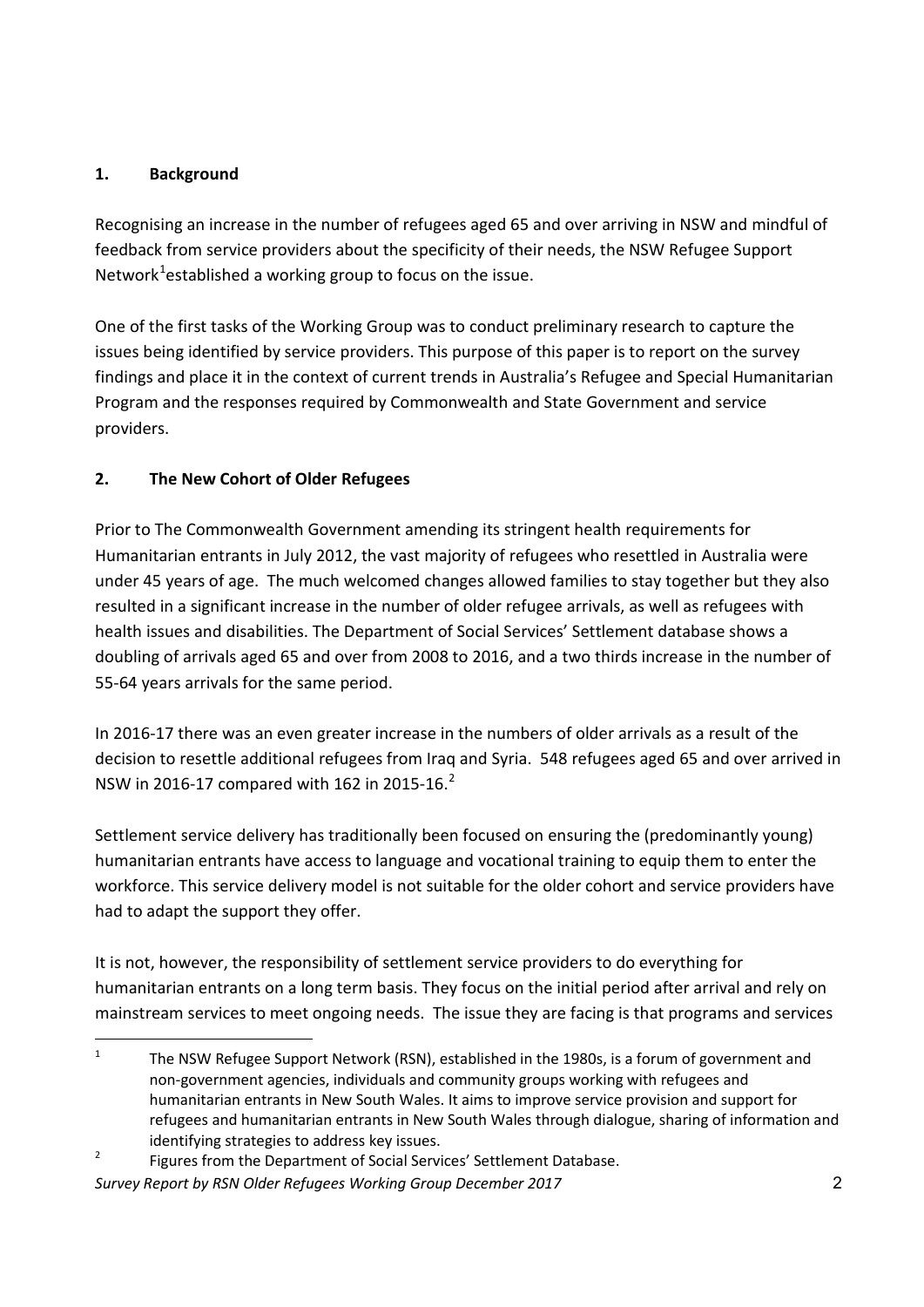of mainstream agencies are yet to reflect fully the needs of this new group. Typically aged care services currently cater for people who gradually need more care as they age, not those who arrive frail aged and in need of sometimes urgent care or equipment.

In addition to all of the challenges faced by people as they age, refugees resettled when they are older face a number of specific challenges:

- The likelihood that if they had no English prior to arrival, they will never become proficient in English.
- Their confusion about Australian culture and their concerns about their family losing their traditional culture.
- The trauma of having lost their home and homeland, and also the trauma that comes from having been exposed to violence and/or having lost family members.
- Their dependency on their family or sponsor which sometimes does not line up with their family's capacity to support them. For example the sponsor may have known them many years ago and have little awareness of their current capacity until they arrive.
- In some cases their family's dependence on them for free babysitting, their pension etc. In some (fortunately rare) cases this can amount to elder abuse.
- Elderly refugees have higher settlement needs and recovery needs to younger refugees.
- Symptoms of depression, anxiety and post-traumatic stress can be confused with that of dementia making assessment difficult.
- Their lack of friends and social networks and the difficulties in establishing these.
- Their grief about having everything for which they worked all their life for disappear, along with their expectations for their old age and their vision about where they would lie at rest.

## **3. The Policy Context**

*One of the Priorities of the NSW Government is to promote opportunities for Older People to lead active and rewarding lives and ensure NSW responds effectively to the challenges and opportunities of an aging population.<sup>3</sup>*

The NSW Government's Aging Strategy for 2016 to 2020 sets out five priority areas:

1. Health and wellbeing

*Survey Report by RSN Older Refugees Working Group December 2017* 3  $3$  NSW Aging Strategy: 2016 – 2020; page 18.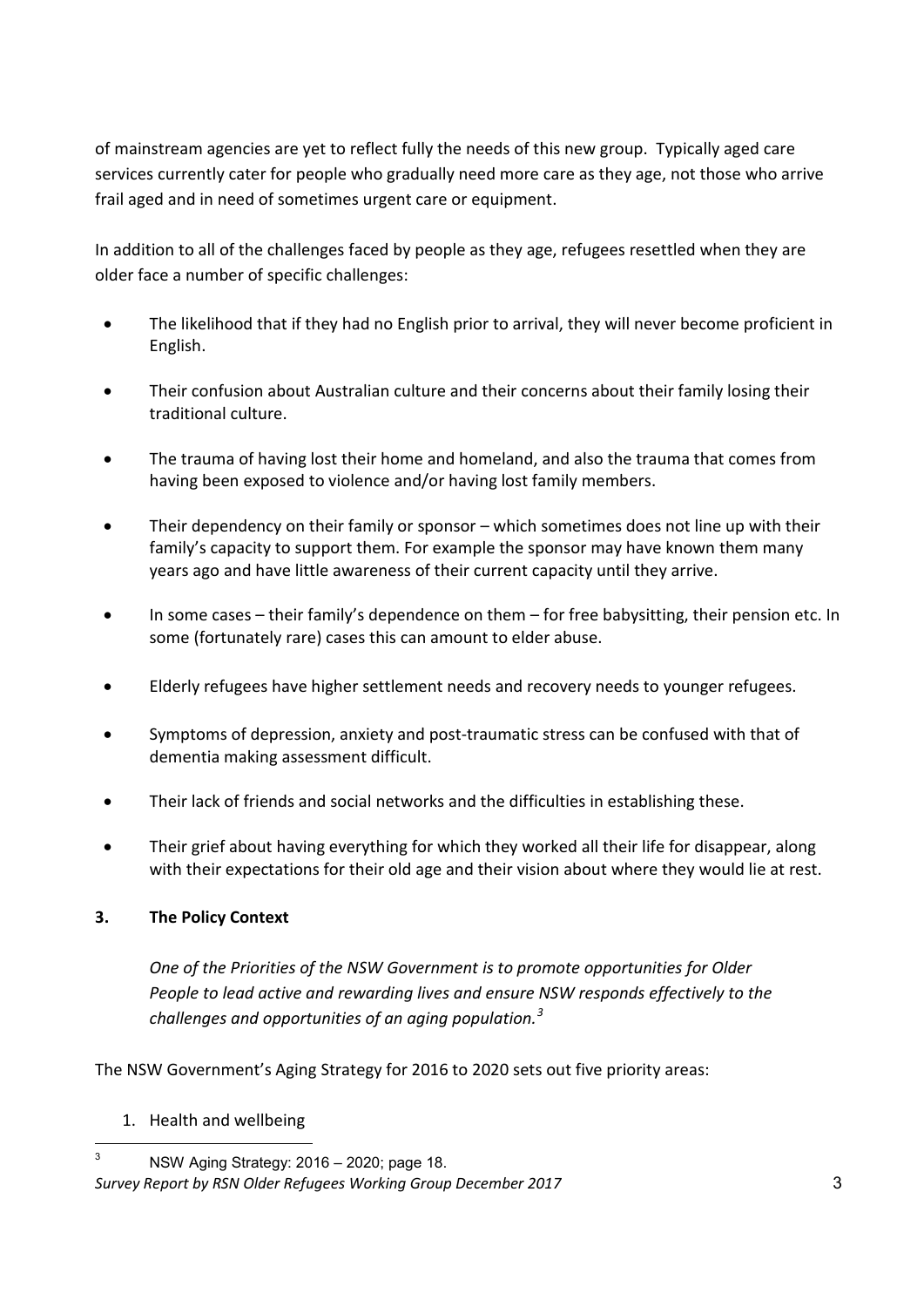- 2. Working and retiring
- 3. Housing choices
- 4. Getting around
- 5. Inclusive communities.<sup>4</sup>

The Strategy also acknowledges that:

*Older people from CALD backgrounds who migrated to Australia at later ages often face cultural and language barriers as they look for work or to participate in the wider community.<sup>5</sup>*

It therefore follows that NSW Government programs need to factor in the particular needs of the refugees who arrive when they are older and have not had the benefit of having 'aged in place'.

By extension, to realise their policy objectives, the NSW Government can also play an important advocacy role at the national level focusing on the programs managed by the Commonwealth Government, especially but not only My Aged Care.

## *Case Study*

*Mrs M is a recently arrived refugee from Iraq. She was accompanied by her adult son who has a disability. They joined her other son and his family who had arrived several months earlier and now live in South-West Sydney.* 

*Mrs M has a number of significant health issues and has limited mobility. As the main carer of her son, however, she has always placed his needs above hers.*

*She does not know anyone in Australia other than her immediate family and does not feel confident to go out of the house by herself, even to walk to the local shops. Not having any walking aides, she is worried that she might fall if she ventures out alone and that no one would help her.*

*Mrs M is not aware that there might be aged care services that can help her, and even if she did know, she has neither the confidence nor English skills to contact My Aged Care independently to seek assistance.* 

 $4$  Ibid; page 18.

 $5$  Ibid; page 17.

*Survey Report by RSN Older Refugees Working Group December 2017* 4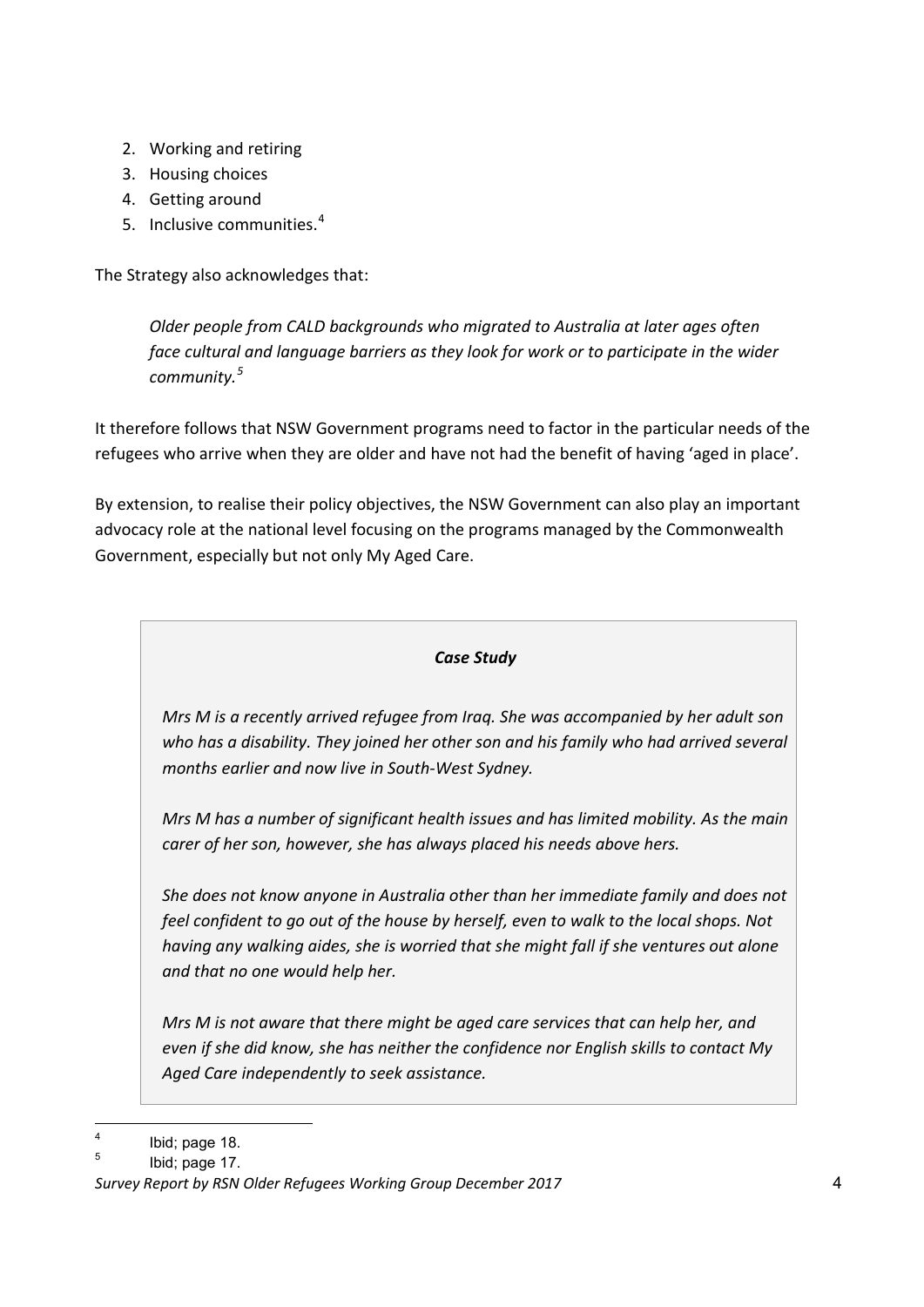*Fortunately Mrs M was linked to the Refugee Health Service for initial health screening and they were able to follow up on her behalf with My Aged Care, as well as seeking NDIS support for her son. The Refugee Health Service was also able to connect Mrs M with social groups so she can make friends outside her family. But Mrs M is one of the lucky ones. Not all refugees are able to benefit from specialist advocacy to help them through the complex negotiations with My Aged Care or to support them through the lengthy waiting period.*

## **4. The Survey**

The Working Group established by the Refugee Support Network<sup>6</sup>developed an on-line survey (*Workers Working with Older Refugees Survey 2017*) to build an evidence base around some of the needs and establish to what extent these needs are currently being met. The survey was made up of thirty five questions, of which eight were quantitative and twenty seven qualitative.

The survey was sent to eleven organisations in NSW working with recently arrived refugees, many of which focus on the provision of settlement services. Twenty seven workers completed the survey.

## **5. Findings**

## **5.1. Demographics**

Respondents were asked to identify the main countries of birth of their clients aged 65 and over. The following table shows their responses:





<sup>&</sup>lt;sup>6</sup> The Older Refugee Working Groups included RSN members (Margaret Piper, Marisa Salem, Susan Cunningham and then Sue Maddrell) as well as Yvonne Santalucia (SWSLHD, Chris Maidment (NSW Refugee Health Service) and Carrie Hayter.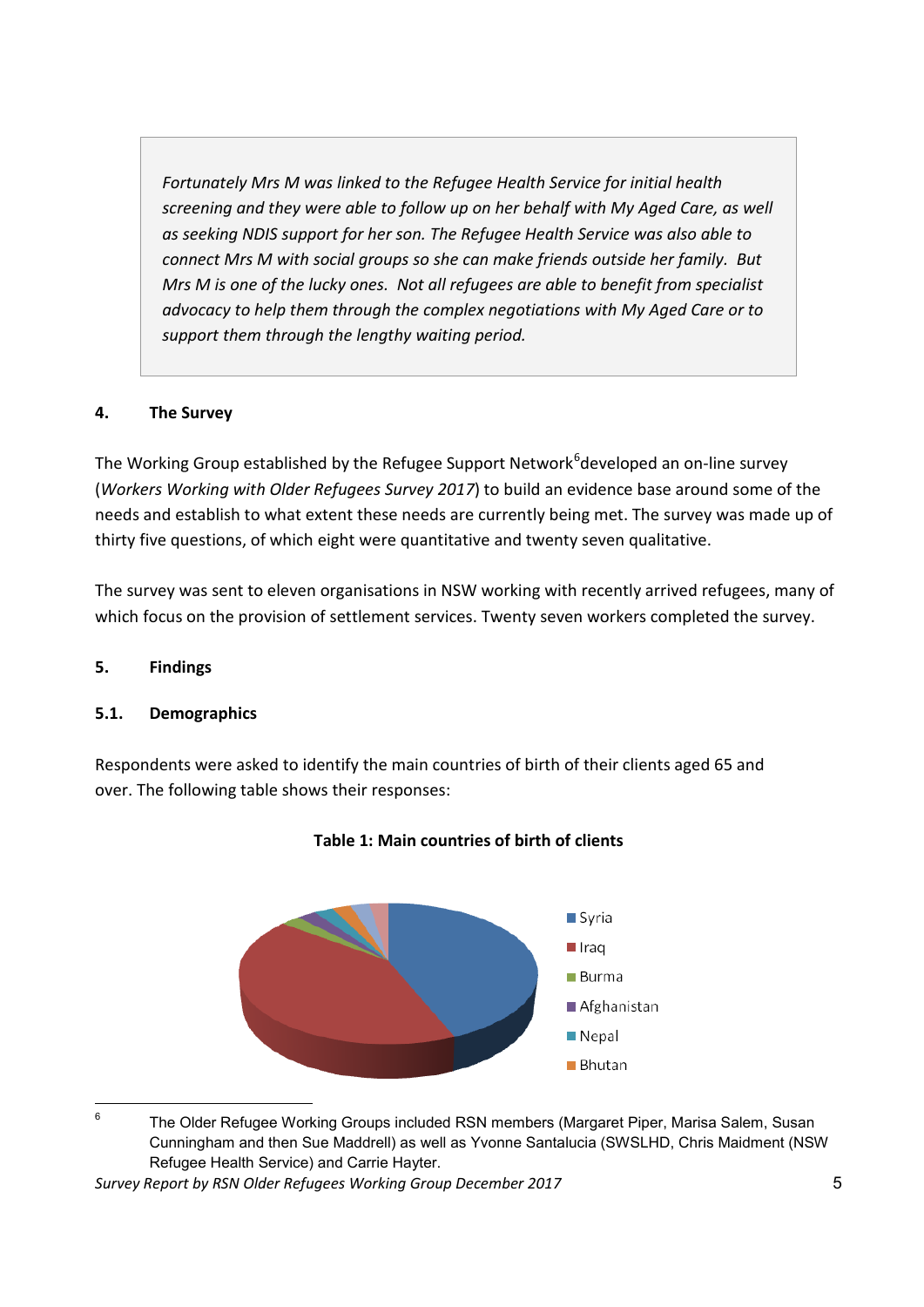This clearly shows the impact of the recent shift in the humanitarian program to focus on refugees from Iraq and Syria and the recent increase in the number of older entrants.

It follows that the largest group identified by respondents was older clients who had been in Australia for less than a year; the second largest group were those who had been in Australia for less than 5 years, the target settlement period identified by the Commonwealth Government.

## **5.2. Key Issues for Older Refugees**

Issues identified by survey respondents are consistent with the priority areas identified in the NSW Ageing Strategy. These areas include health and wellbeing, housing choices, mobility, and social isolation. It is important to note that many of these issues are inter-related and were identified by survey respondents as such.

Respondents were asked to rate the significance of a number of issues for their older refugee clients:



## **Table 2: Perceived significance of issues for older refugees**

These issues are explored below in the order of significance ascribed by service providers.

#### **i. Communication**

Older refugees face a number of communication challenges which impact on their access to services. Respondents identified the following:

low levels English competency;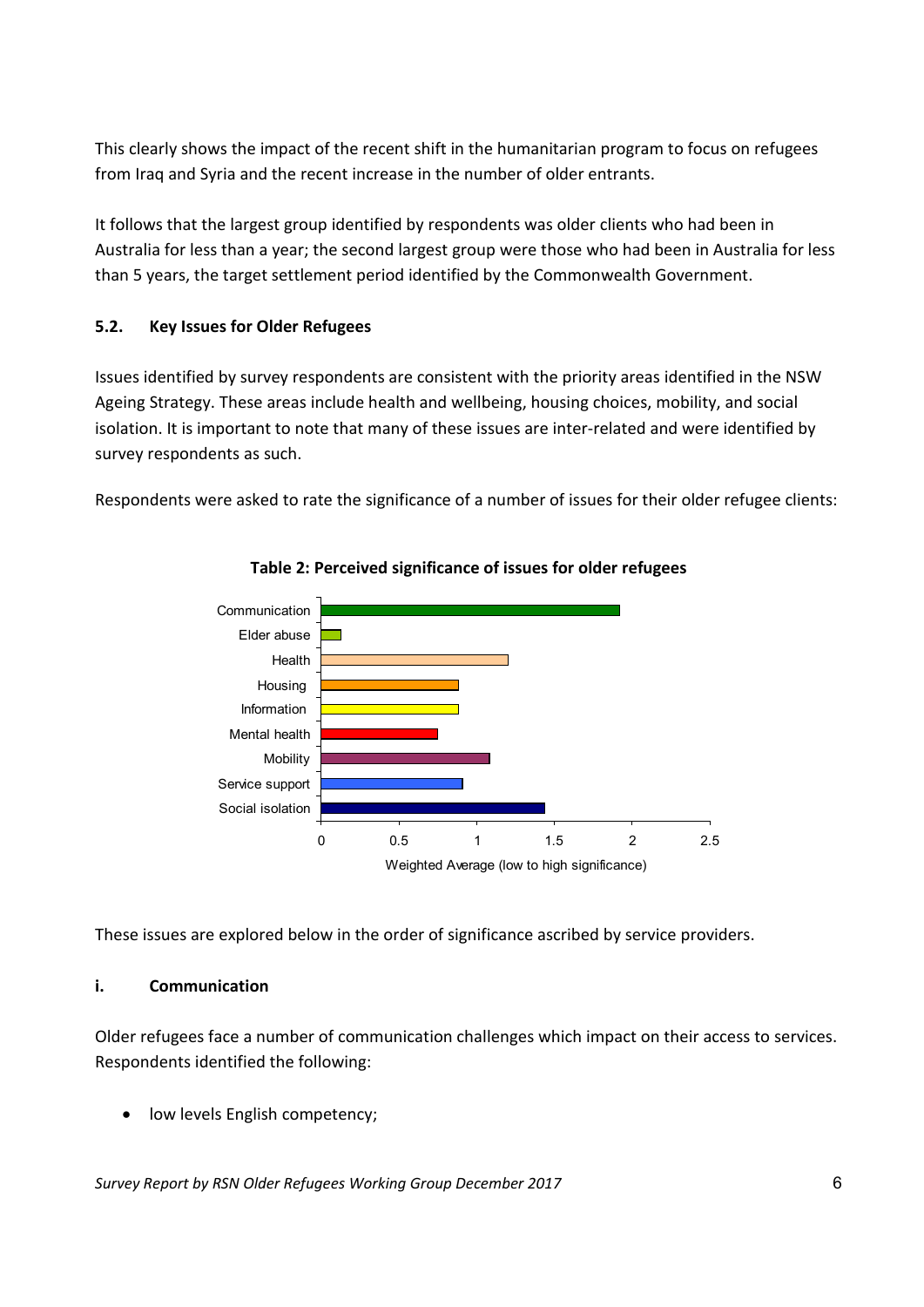- routine failure by services, including GPs, specialists, and aged care assessment services, to provide a professional interpreter and instead rely on family members as interpreters;
- lack of knowledge about how to access the Australian care system;
- cultural barriers.

### **ii. Social Isolation**

Social isolation was also perceived as a major issue for older refugees and one which in turn impacts on their physical and mental health. The importance to clients of participating in social, religious and education groups was mentioned throughout the survey.

Respondents identified a number of barriers (see Table 3) to participating in social and other activities outside the home, as well as practical strategies to address them.



## **Table 3: Perceived barriers to client participation in social and other activities outside the home**

Respondents identified a range of ways to address barriers to social participation and engage older refugees, including:

- organising language-specific social and activity groups;
- involving Australian born volunteers as assistants in activities such as visiting libraries and excursions, noting that this could be of benefit to both parties;
- arranging transport so that older people can participate in social and religious activities;
- ensuring older people are included in excursions, picnics, markets and cultural festivals;
- promoting participation in health education and supported information sessions that focus on empowering older people to be more confident, independent and able to make inform decisions.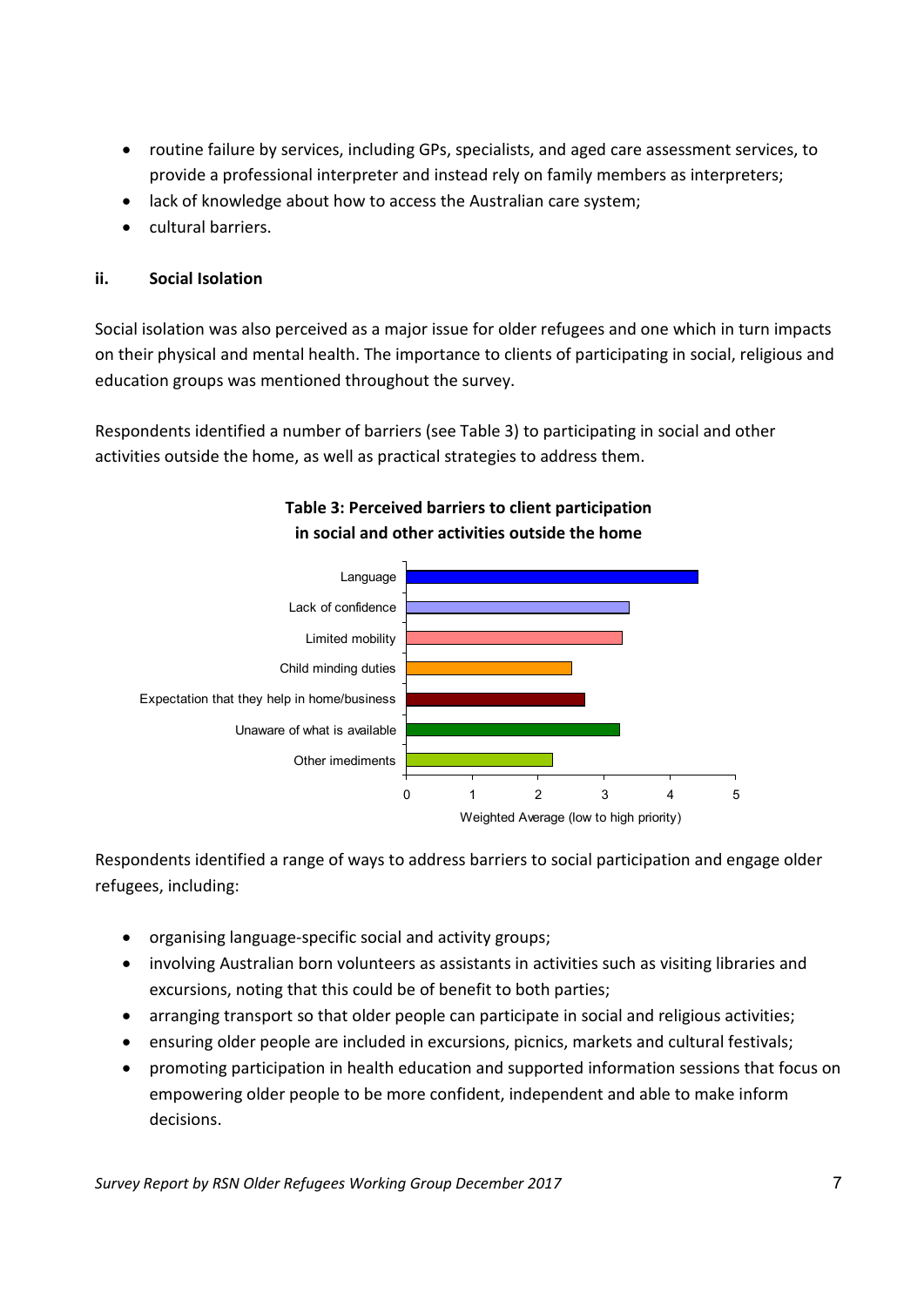STARTTS' **Older Persons in Cultural Transition** (OPiCT) program has been developed as a specific way of providing opportunities for older refugees to talk about what it feels like to age in another country, or their experience of coming to Australia, to provide an opportunity for their reflection and engagement in a range of areas and services.

#### **iii. Health**

Respondents perceived two categories of health issues:

- 1. Those related to the ageing process including diabetes, heart problem, high blood pressure, knee problems, arthritis, hearing problem, oral health, chronic pain, cognitive decline.
- 2. Those which had been exacerbated by traumatic experiences, poor nutrition, living in refugee camps and in poor conditions, and PTSD.

Barriers experienced by older refugees accessing health services as reported by respondents include those that are both personal and systemic:

- difficulties in using public transport and lack of confidence and knowledge about community transport;
- high out-of-pocket fees to see specialists;
- too few enough GPs who speak the clients' language and/or who understand the refugee experience;
- specialists refusing to use telephone or face-to-face interpreters;
- difficulties keeping track of their doctors' appointments and follow-up appointments;
- lack of confidence in seeking medical assistance;
- lack of knowledge of the system, leading to reliance upon others to assist them to seek services;
- reluctance to be open about their health issues due to stigma and cultural constraints; some are afraid to ask for help.

Key suggestions for addressing these barriers included provision of assistance with transport to attend appointments, and the provision of more orientation and education programs on how the health and aged care systems work.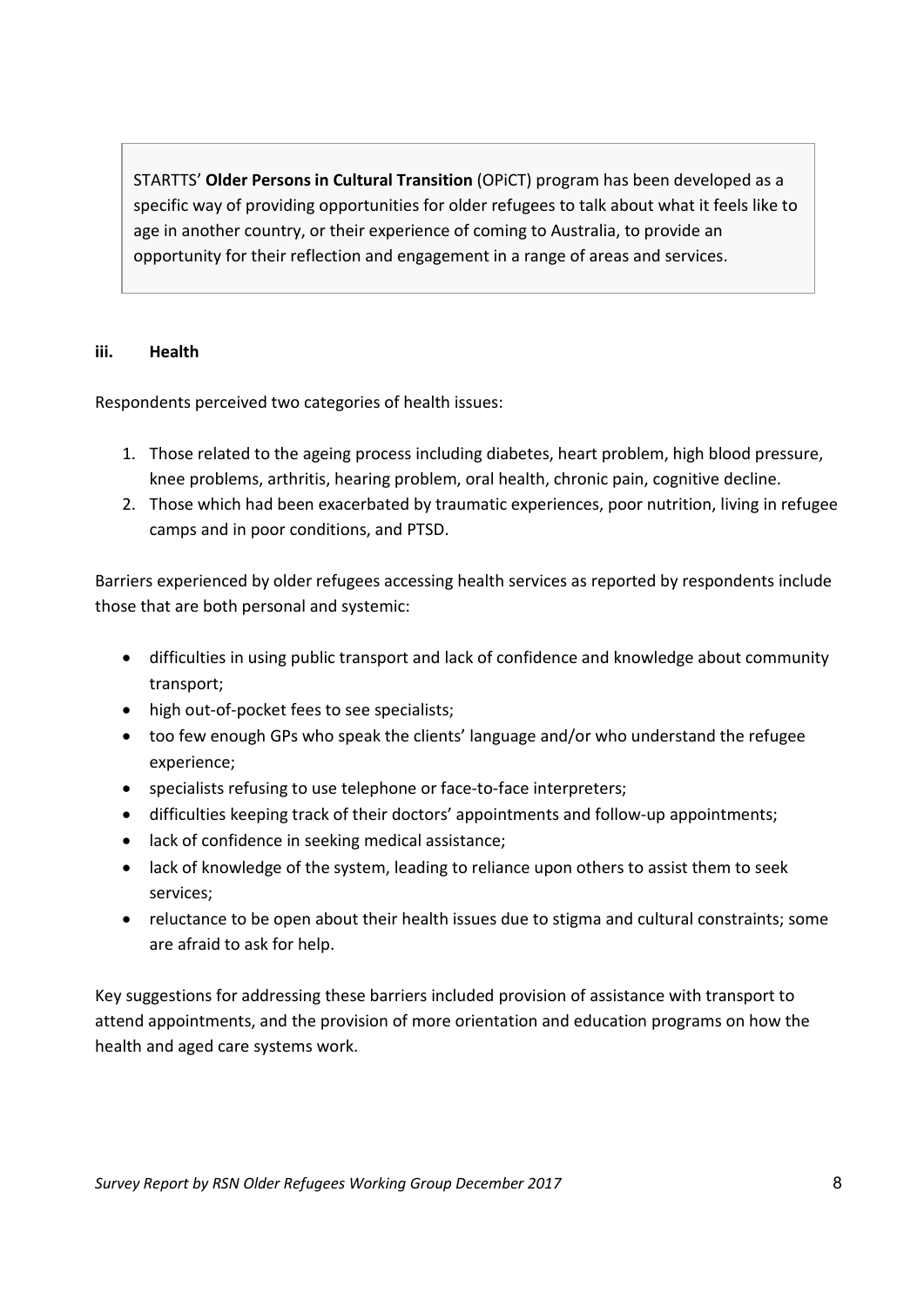## **iv. Mobility**

Respondents highlighted the following issues:

- Personal mobility as a result of age or disability is a barrier to social participation by older refugees, to meeting their health and mental health needs and to ensuring they have access to relevant information
- Inadequate provision of public and community transport is a barrier in supporting older refugees.

Suggestions to improve mobility included:

- better orientation for older refugees in the use of public and community transport;
- more targeted and cheap public and community transport options for older refugees;
- home visiting as a strategy to address mobility issues for older refugees with mental health issues.

Reference was also made to the particular need to address mobility issues for older refugees living in rural and remote areas where there is limited public and community transport.

#### **v. Service Support**

Respondents identified service support as another relevant issue. Their concerns about this can be extrapolated from their suggestions about how services can be enhanced:

- Provide education to older refugee communities about My Aged Care to increase their confidence in using the service.
- Provide training to bilingual workers, in particular settlement workers, about My Aged Care.
- Encourage My Aged Care to compare its current client base data to ABS and DSS data to identify which communities and localities are not being adequately supported and take action to ensure its access and equity obligations are reflected in the services offered.

It is relevant to note that a number of other sections touch on service delivery too.

## **vi. Information**

Key information needs for older refugees were identified as being related to two broad categories:

• General information about Medicare and pension cards, using TIS, using the phone to contact family members, and Australian law and culture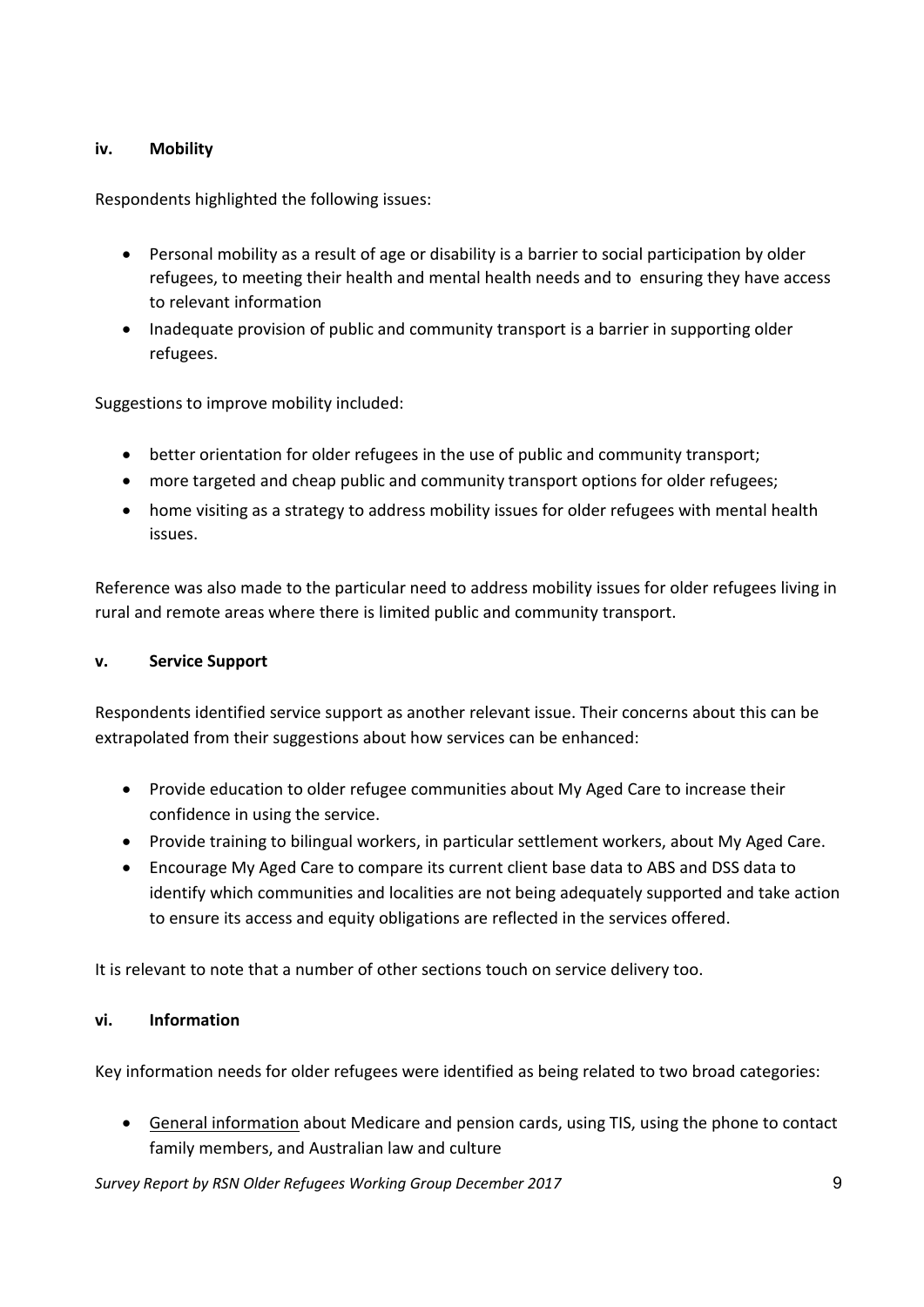• Specific information about how to access specific services such as aged care services, accessing public transport, and booking a GP appointment.

Barriers highlighted for refugees included:

- o not understanding of how to access information and what to ask for;
- o low levels of literacy (in English and own language);
- o lack of willingness of individuals and family members to consider new resources;
- o being hampered by physical and/or mental health;
- o family dynamics;
- o reluctance to bother others;
- o lack of familiarity with technology and social media;
- o being home-bound and not having access to transport.

It was also noted that services, especially generalist services, lack cultural awareness and fail to tailor information to the clients' needs.

Respondents suggested that service providers could address the information gap by:

- making greater use of bilingual workers;
- ensuring relevant information is translated into community languages;
- conducting community information sessions;
- disseminating information through community leaders;
- working closely with settlement service providers, MRCs and other agencies trusted by entrants;
- making use of social media to reach the entrants' communities.

Reference was also made to the need for better analysis by service providers of their target and potential client base in order to ensure that their service is able to address their needs.

#### **vii. Housing**

In relation to housing for older refugees, the following issues were identified:

- Rental housing:
	- $\circ$  Lack of appropriate, affordable housing in locations close to family and services, in order to maintain independence
		- Cost of accommodation is particularly an issue when people need to meet high specialists' bills
	- o Discrimination by real estate agents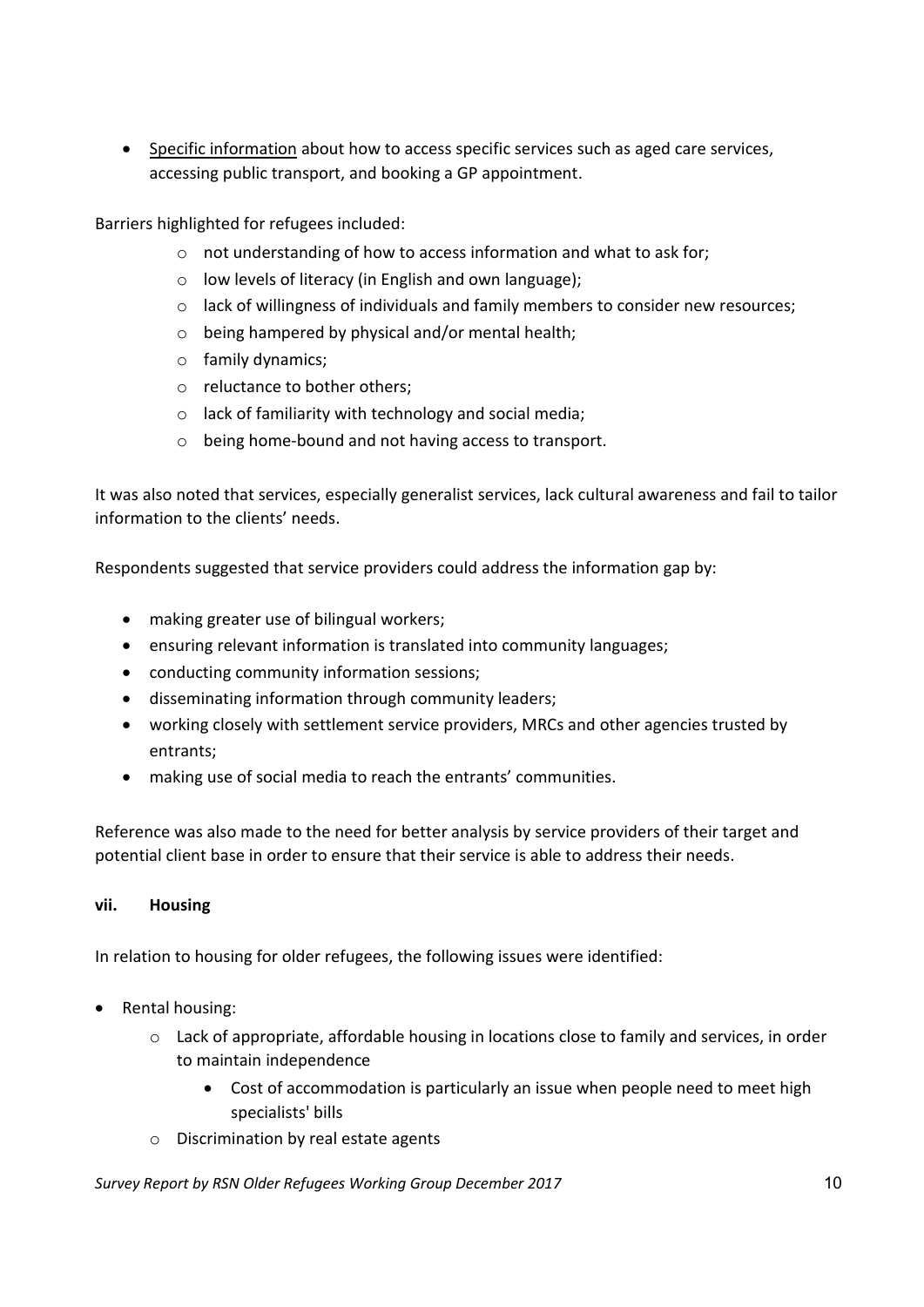- o Lack of rental history and/or lack of understanding of how the rental market works
- o Rental accommodation not being appropriately fitted out for older refugees
	- **Includes need for ground floor accommodation for single occupancy.**
- Public housing:
	- $\circ$  Long waiting lists mean older refugees are forced to live with families for a significant period of time
	- o Rental accommodation not appropriately fitted out for older refugees
		- Includes need for ground floor accommodation, for single occupancy.

Suggestions for improving access to housing for older refugees included:

- Increasing case management support for application assistance
- Housing supply:
	- o Increase the supply of social housing
	- $\circ$  Increase purpose-built accommodation, particularly for people with disabilities
	- o Legislate for quarantining 10% of units for older people when granting apartment building approval
	- $\circ$  Discourage segregation into one particular suburb.<sup>7</sup>

## **viii. Mental Health**

The range of mental health issues reported by respondents included PTSD, dementia, depression, traumatic grief, anxiety, substance abuse/addictive behaviours and severe mental illness.<sup>8</sup> Other needs identified related more to how people function as older refugees: social isolation, family dysfunction, and interpersonal difficulties.<sup>9</sup>

Barriers for older refugees in accessing mental health services were identified as including:

- stigma and taboos around mental health in refugees' community;
- physical access (particularly but not only in rural and regional areas) due to lack of transport and lack of outreach services;
- the sensitivity of the organisation providing services to the specific needs of older refugees in particular that related to how they promote their services, the way they engage clients and the accessibility of the service;

<sup>&</sup>lt;sup>7</sup> It was noted that this is a complex issue and the suggestion might contradict client choice.

The researchers query how much of this information was based on diagnosed conditions and how much was interpreted by respondents, noting that this could be a significant issue which could be better explored in a more targeted and extensive review.

<sup>&</sup>lt;sup>9</sup> Again, naming the need implies a whole cohort of more complex needs and possible solutions which require further exploration.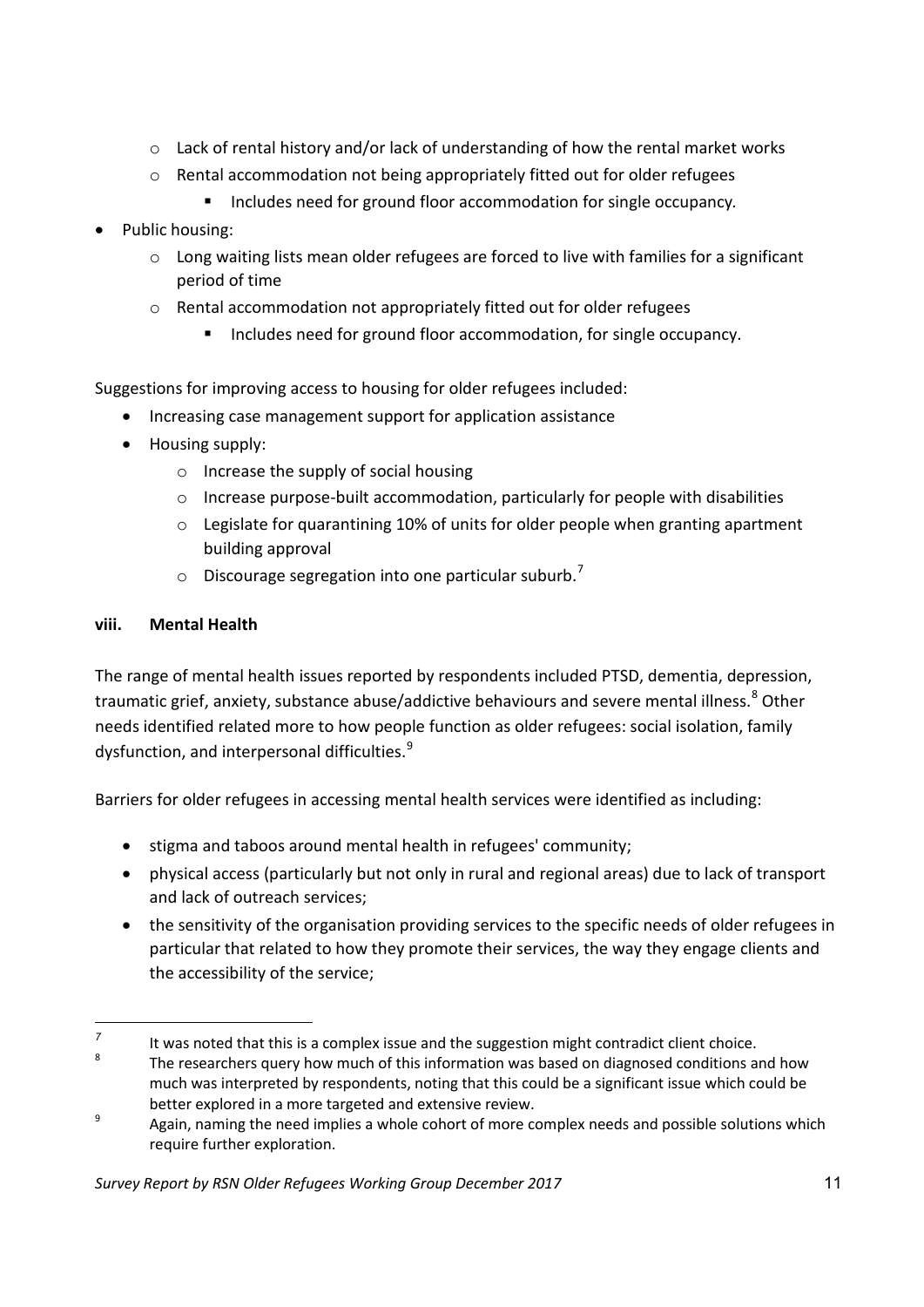• the readiness of older refugees to seek out and use services.

Suggestions for improving mental health services for older refugees included:

- more bilingual counsellors, especially for small and emerging communities;
- more social activities, including home-based social support;
- more home-based services, to address mobility issues;
- more mental health clinics;
- community education on mental health topics and services to raise awareness of services and promote community demand for culturally-appropriate services.

### **ix. Elder Abuse**

While the issue of elder abuse did not rank as high as the other issues in the survey, it was identified as "a hard issue to tackle" and something that is hard to detect.

The strategies that workers can use to identify and address elder abuse included:

- building rapport with clients and their carers and continuing to check in with them frequently;
- seeking guidance from senior staff when issues of concern are detected;
- providing education/information about elder abuse and the law in Australia so older people will be more confident to ask for help;
- encouraging the clients to contact 000 if they feel threatened;
- assisting the clients to get free legal advise;
- encouraging clients to be active and to participate in social groups and educational and community engagement activities so they can get information;
- ensuring there is information in print and in accessible media (especially SBS radio and language-specific community media) about elder abuse.

## **6. Relevance of Findings**

## **6.1. For the NSW Government**

Section 3 outlined the five priority areas of the NSW Government's Aging Strategy for 2016 to 2020. There is merit in considering what insights the survey provided in relation to each of these.

• **Health and wellbeing:** not only do the newly arrived refugees face the same issues as other older people in relation to health but they also confront a range of additional issues directly related to their: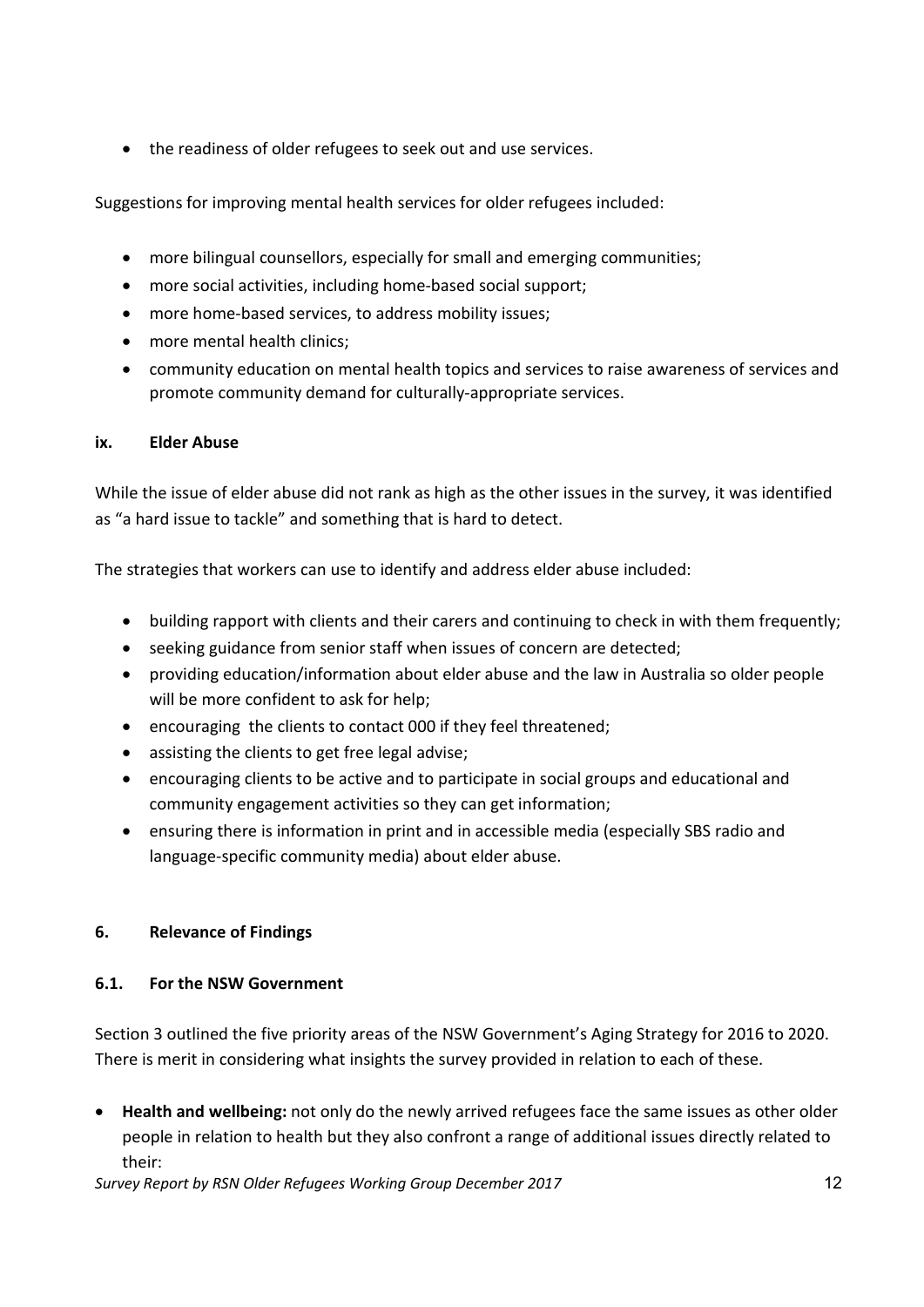- $\circ$  exposure to conflict and deprivation, exacerbated by the trauma they have experienced
- o lack of proficiency in English
- o lack of understanding of the services available in Australia.

This is further complicated by the services' lack of familiarity with this cohort and lack of understanding of how to address their particular needs.

- **Working and retiring:** unlike people who have aged in Australia, the newly-arrived older refugees will not have had the experience of having worked here and as a result, will not have the contacts and networks on which they can draw nor an appreciation of what one can do if not working. They are heavily dependent on their families who, in turn, are likely to be preoccupied with meeting their own settlement needs. Further, they have little opportunity to build up financial reserves, including superannuation, so are more likely to remain welfare-dependent for the rest of their lives in Australia. Older refugees are thus very vulnerable to isolation.
- **Housing choices:** in addition to the challenges faced by all older people in securing suitable and affordable accommodation, older refugees (and their families) face additional challenges due to their lack of a rental history and discrimination from real estate agents.
- **Getting around:** older refugees share the challenges faced by many other people. Their independence and ability to participate in activities outside the home are impacted by physical limitations and lack of access to suitable transport. In addition, older refugees often lack confidence to go out because of their lack of English and unfamiliarity with public transport and the local area.
- **Inclusive communities:** communication and social isolation were seen as the two most significant issues facing older refugees. Both are directly related to their ability to participate in the wider community and to have an active and meaningful old age.

## **6.2. For the Commonwealth Government – specifically for My Aged Care**

My Aged Care is the main entry point to the aged care system in Australia. While a major advance for many older people, the survey results suggest that My Aged Care fails to recognise or address the specific needs of newly arrived older refugees.

My Aged Care relies heavily on the older person, or their family, to articulate their needs and develop a suitable care plan. Newly arrived refugees do not know how the system works, or what services are available: most will be coming from countries with no equivalent services. While the vast majority of older refugees arrive with family, their lack of knowledge of the system, trauma history, and competing demands can make them poor advocates.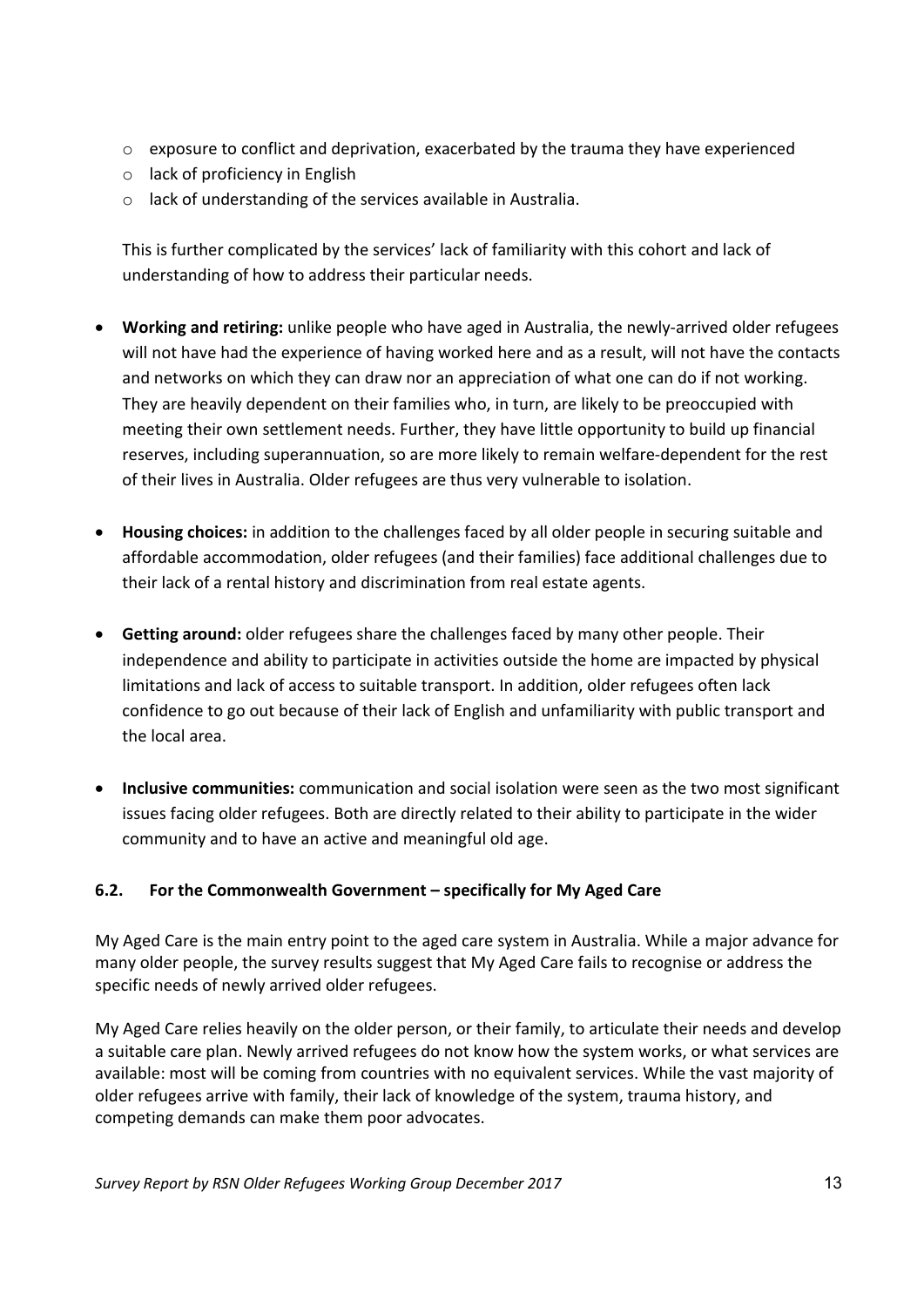The first step in accessing services is registering with the My Aged Care, which is usually done online by a service provider or GP. Within a few weeks the client will be contacted by My Aged Care. If, after two attempts, the client does not respond, the client may be disengaged. For newly arrived refugees this is a significant barrier as they are unlikely to speak English, are likely to be sharing phones with multiple family members and be in the chaos of being moved from temporary on-arrival accommodation to rental accommodation. The lack of English makes it very difficult to answer calls, particularly if the My Aged Care representative does not use an interpreter. As a result, people may be removed from the waiting list despite still needing services.

The settlement or specialist health service that made the initial referral to My Aged Care is not automatically notified if their client has been disengaged from My Aged Care. The client is unlikely to be able to illuminate the situation: after arrival clients are often very unclear on what services have contacted them. Rigid privacy conditions can preclude investigation or follow-up by service providers. For example, the older person must be present at time of the contact call to give permission for the call to proceed.

The timing and quality of the aged care package can also depend on the expertise of the settlement workers providing the initial case work. Engaging effectively with the aged care sector requires a special skill set.

Disability as a result of aging usually develops gradually in Australia: but those arriving from a refugee background often have immediate equipment needs on arrival such as wheelchairs, commodes, incontinence pads. They may require modified housing such as ground floor access, minimal steps, and handrails. Services usually only have a few days' notice prior to the person's arrival. Those sponsoring an elderly family member may also be unprepared, particularly as the person's health may have deteriorated in the intervening years since they were last together. Sponsors similarly lack the ability to access appropriate equipment in an urgent timeframe. Despite the need for urgent services or goods, the process of identifying eligibility for a service package and then purchasing services is lengthy. Services can be further delayed by waiting lists. For example, some Care Plans require an Occupational Therapy assessment before services are provided, but there is currently a fourteen month waiting list for public Occupational Therapy services.

The result is often that services are delayed; this may put the older person and their carers at risk of physical injury and a period of lengthy hospitalisation (e.g. a fall due to not having appropriate aides or hand rails installed). Delays may further add to their isolation without appropriate transport or linkages for social connectedness.

Timing can be critical: a person may be exited from settlement case management before any aged care package is brokered yet cannot do it unaided. Finding the right service is particularly difficult for older refugees as they are likely to also need language support and public transport accessibility. If they receive a plan but don't trigger the package within the required time then it can lapse.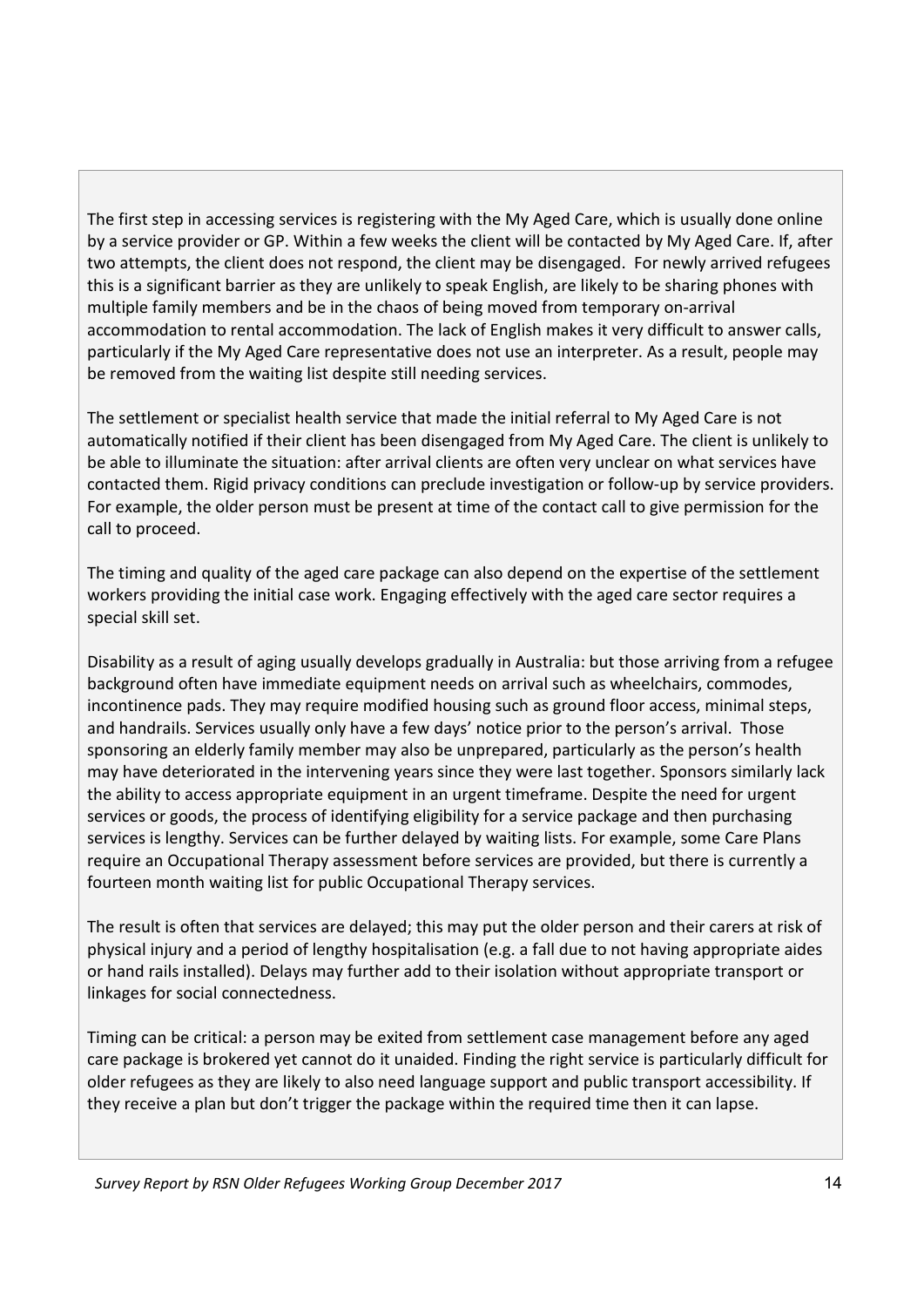In order to be effective, My Aged Care has to ensure that its service delivery model is fully cognisant of the cultural complexities and the impact of a proximate refugee experience. Services also need to look at delivery models that respond to the specific needs of this emerging and vulnerable cohort.<sup>10</sup>

## **7. Conclusions and Recommendations**

Intentionally the survey conducted by the Working Group of the Refugee Support Network was simple in scope and limited in its reach. It achieved its purpose of establishing whether there are issues worthy of deeper examination and if so, what these are.

What the survey did was to confirm that the following issues are relevant for older refugees:

- Communication
- Social Isolation
- Health
- Mobility
- Service Support
- Information
- Housing
- Mental Health
- Elder Abuse.

It also confirmed that newly-arrived older refugees have needs in relation to these issues additional to and distinct from other older people.

The Working Group is therefore confident in recommending that:

- i. further and more detailed research be undertaken to gain a deeper understanding of the needs of older refugees in each of the identified areas and explore strategies to address these needs;
- ii. the NSW Government use these preliminary survey findings and later research findings to inform the implementation of its Ageing Strategy;

 $10$  It is relevant to note that while many aged-care services have had experience working with refugees who have aged in Australia, very few have been required to work with newly arrived older refugees and few services have experience in this area.

*Survey Report by RSN Older Refugees Working Group December 2017* 15